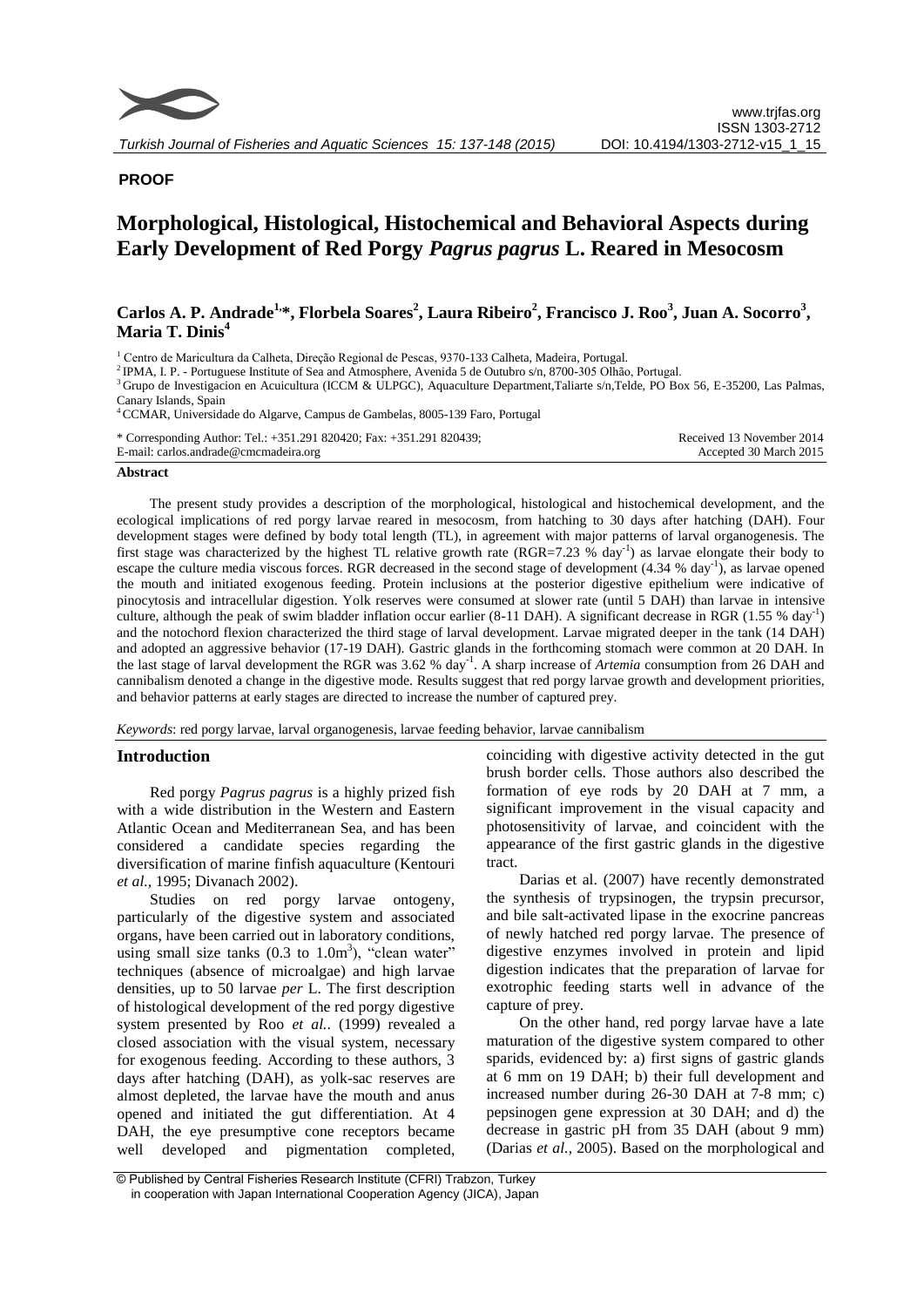functional development of the red porgy digestive tract it was suggested that *Artemia* or inert diets should be supplied to larvae only from 30 DAH onwards (Darias *et al.,* 2007), eventually a disadvantage for the culture of this species at the hatchery level.

Regarding the swim bladder, an important organ for the hydrostatic balance of larvae, Socorro (2006) observed the differentiation from the gut is initiated at 3 DAH, with a period of higher inflation beginning by 8 DAH, at about 3.9 mm.

Fish larvae development has a strong intrinsic adaptable nature depending on genetic and environmental factors (Gisbert and Doroshov 2006). In culture conditions, numerous studies suggested that gut maturation and related enzymatic activities in fish larvae can be influenced by factors such as temperature (Önal *et al.,* 2008; Zambonino Infante and Cahu 2002), salinity (Moutou *et al.,* 2004; Guiffard-Mena *et al.,* 2006), photoperiod (Elbal *et al.,* 2004), presence of microalgae (Reitan *et al.,*1994) and live food (Kolkovsky *et al.,* 1997), food composition and amount of nutrients (Gatesoupe *et al.,* 1997; Zambonino Infante and Cahu 1999; Cahu *et al.,* 2000; Cahu and Zambonino Infante 2001), onset of exogenous feeding (Gisbert *et al.,* 2004; Sarasquete *et al.,* 1995), weaning (Cahu and Zambonino Infante 1994), developmental stage (Péres *et al.,* 1996), larvae nutritional condition and starvation (Kjørsvik *et al.,* 1991).

In the last decade, mesocosm semi-intensive methodologies have been introduced for red porgy larval rearing (Divanach 2002; Andrade *et al.,* 2010; Roo *et al.,* 2010). This technology has characteristics of extensive culture systems such as the use of large rearing enclosures, providing low larval density (5-10 larvae *per* L), low rate of water renewal and the "green water" technique (addition of microalgae), while the input and control of diets are according to intensive larviculture (Divanach and Kentouri 2000).

Although mesocosm may provide conditions close to field environment (Zouiten *et al.,* 2011) and is considered the most adequate rearing method for red porgy larvae production (Roo *et al.,* 2010), no information is available on the organogenesis of this species under these culture conditions. Therefore, the aim of this work was to describe red porgy larvae morphological, histological and histochemical development (including a first account for lipids) in mesocosm. The major ecological implications, mainly for larvae distribution and feeding, during the first month after hatching are also discussed.

#### **Material and Methods**

## **Egg Incubation and Larval Rearing**

The larvae rearing protocol was adapted from Divanach and Kentouri (2000) methods for mesocosm semi-intensive culture. A fiberglass cylinder culture

tank of 40  $m<sup>3</sup>$  volume and 2.10 m height was seeded with 320,000 eggs obtained from spontaneous spawnings of wild *P. pagrus* broodstock kept at Centro de Maricultura da Calheta, Madeira Island. Filtered seawater (10  $\mu$ m) was added daily at a rate of 10 to 150% exchange, starting on 3 DAH. A light regime of 12 hours light, at 2000 lx at the water surface was provided by fluorescent lamps (Roo *et al.,* 2010; Andrade *et al.,* 2013). Phytoplankton (*Nannochloropsis sp.*) was added once daily and the density kept at about  $250x10^3$  cell ml<sup>-1</sup>. The first feeding of larvae was initiated 3 DAH to 30 DAH with enriched rotifers *Brachionus plicatilis* (DHA Protein Selco, INVE Aquaculture, Belgium) and the density kept at 5 rotifers ml<sup>-1</sup>. From 16 DAH the larvae were fed enriched *Artemia* metanauplii (Protein Selco, INVE Aquaculture, Belgium) three times a day, densities kept from 20 to 300 nauplii  $1^{-1}$  and together with dried diets (Lansy, INVE Aquaculture) from 30 DAH to the end of the trial, at 33 DAH. Water parameters were measured once daily. Larvae culture occurred at temperatures and dissolved oxygen of  $18.7 \pm 0.5$  °C and  $7.1 \pm 0.6$  mgl<sup>-1</sup>, respectively. Salinity was stable at 36±0.5 psu.

#### **Sampling and Methodologies**

Fifteen specimens were sampled daily at random from the rearing tank, for morphological, biometrical, histological and histochemical analysis. Deformed or curled larvae were excluded from analysis.

Photographs of the left side of each larva were taken with a SoundVision SV Micro camera mounted on a stereoscopic microscope. Morphological observations and body measurements to the nearest 0.01 mm were performed from the photographs using the software package Zeiss Ks 300. The morphometric characters measured were: larvae total length (TL - the tip of the snout of the lower jaw to the posterior margin of the caudal fin), larvae standard length (SL - from the tip of the snout of the lower jaw to the end of the notochord), larvae height (H myotome height at anus level), swim bladder maximum length  $(l_{max})$  and maximum height  $(h_{max})$ .

A paint mark on the tank wall at every 50cm depth allowed determining the larvae position in the water column.

The inflexion points of the growth curve were determined by iteration procedure according to van Snick *et al.* (1997). Growth coefficients were compared statistically by means of *t-*test (P< 0.05) (Sokal and Rohlf 1981). Relative growth rate (RGR, %day-1 ) between inflexion points was calculated as  $(e^{g} - 1)x100$ , with  $g=(\ln \int \frac{\pi}{4}$  weight–ln initial weight)/time, following Ricker (1958).

The swim bladder volume  $(V_{sb})$  was calculated by the spheroid equation (Hunter and Sanchez 1976):

 $V_{sb} = 4/3\pi (L_{max}/2)(H_{max})^2$ 

The ratio of a measurement to the independent variable is often applied to eliminate allometric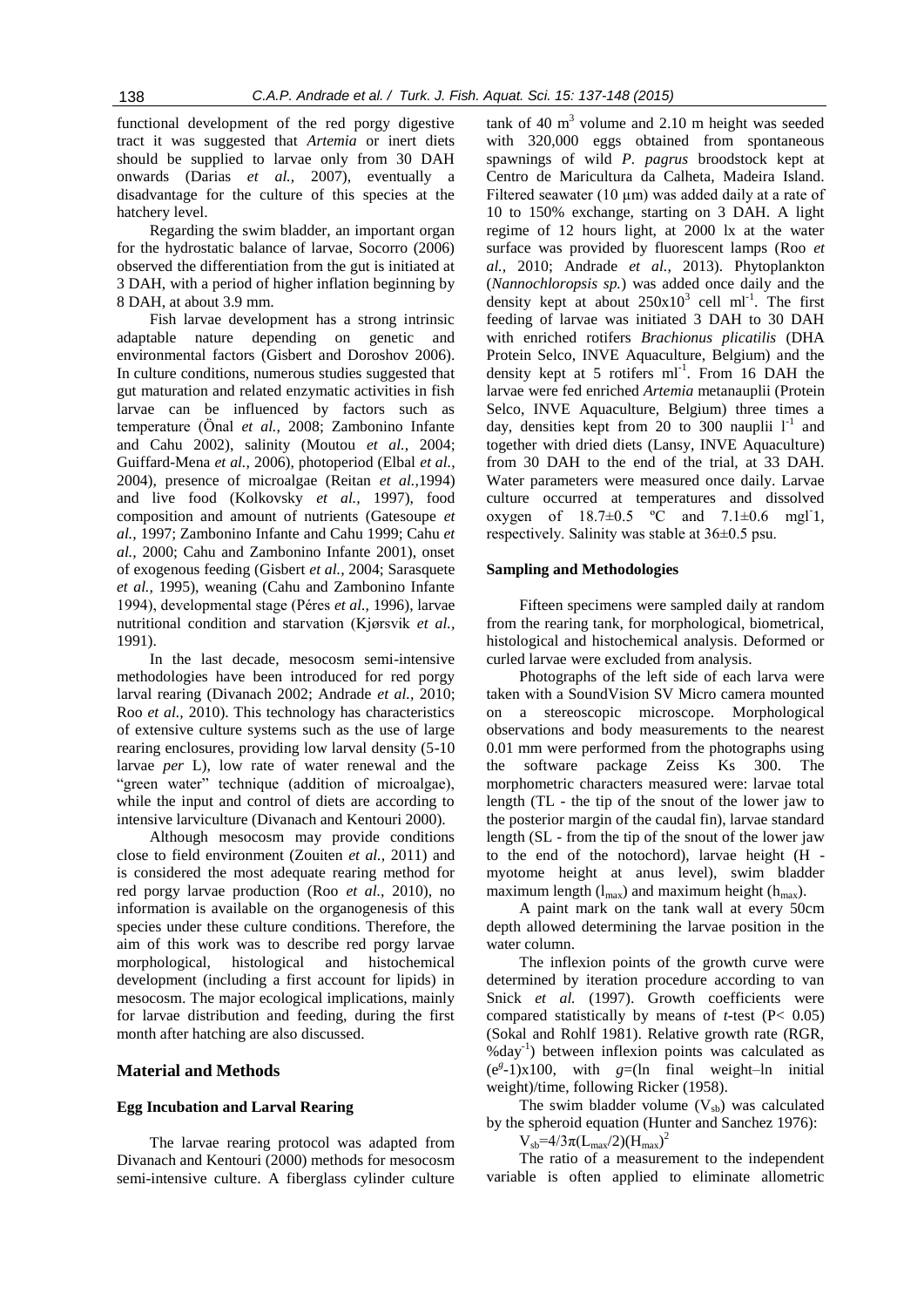effects of body size in morphological analysis (Lleonart *et al.,* 2000). In this study the ratio of the swim bladder volume to larval size (or volume) was used. Larvae volume was estimated as  $SLxH<sup>2</sup>$ (Hovenkamp 1990), since in red porgy larvae this bivariate measurement has a higher correlation with dry weight than with length (Andrade *et al.,* 2013).

For the histological and histochemical studies the larvae were fixed in Bouin's solution, then dehydrated and embedded in paraffin wax. Sagittal sections of 4-6 μm thickness were stained with haematoxylin-eosin (H&E) for histological study.

Specific histochemical reactions for carbohydrates were: PAS to demonstrate neutral mucosubstances and/or glycoproteins (magentastained), and glycogen (Diastasa-PAS), Alcian blue pH 2.5 for acidic (carboxylated and sulphated) mucosubstances, and Alcian blue pH 1.0 and 0.5 for sulphated acid mucosubstances (blue-stained). Bromophenol blue staining was used to detect proteins in general. Histochemical reactions for proteins rich in amino acids were: ninhydrin-Schiff for lysine, Millon's reaction (Hg-sulphate-sulphuric acid-sodium nitrate) for tyrosine, 1,2-Napthoquinone-4-sulphonic acid salt sodium (NQS) for arginine, ferric ferricyanide Fe III for cysteine, and thioglycolatepotassium ferricyanide Fe III for cystine. The staining intensities were evaluated in the sections with a scale of 0 to 3 (0=no staining: 1=weak; 2: moderate; 3=strong). Methods used for carbohydrate, protein and lipid reactions were taken from monographs by Martoja and Martoja-Pierson (1970), Pearse (1985), and Bancroft and Stevens (1990).

#### **Results**

Red porgy presented four growth phases defined by three inflexion points at 3 DAH, 12 DAH and 21 DAH (Figure 1). Larval growth phases and behavior were in agreement with major patterns of morphological, histological and histochemical characterization.

# **Stage I-From Hatching to 3 DAH, at 3.2-3.6 mm TL**

During the yolk-sac period the relative growth rate (RGR) at 7.23 % day<sup>-1</sup> was the highest of the whole study period. Larvae were all stage static at the top 1 m of the water column.

Immediately after hatching, the larvae presented the yolk-sac consisting of a matrix enclosed by a monostratified layer of cuboid cells. One oil globule with positive reaction to Red O (neutral lipids) was present in the acidophilic yolk, becoming a red point by the end of the yolk sac reabsorption at 5 DAH. .

The yolk matrix was diastase PAS-negative (presence of glycogen), 1,2-naphthoquinone-4 sulphonic acid, sodium salt (NQS) positive (with proteins rich in arginine) and reaction positive with mercury sulphate/sulphuric acid/sodium nitrate (proteins rich in tyrosine). There were also positive but weak reactions to ferric-ferricyanide and reduction thioglycolate (with proteins rich in cystine and cysteine). and to *p*-dimethylaminobenzaldehyde (proteins rich in tryptophan) and ninhydrin-Schiffpositive (with proteins rich in lysine) (Table 1).

The outside layer of yolk-sac had positive



#### Age (days after hatching)

**Figure 1.** Growth in total length (TL) of *P. pagrus* from hatching to 32 days after hatching (DAH). During this period growth is defined by TL=3.3983e<sup>0.0297DAH</sup> ( $r^2$ =0.91; P<0.05; n=417). Growth equations presented for different stages of development according to estimated inflexion points, following van Snick *et al.* (1997).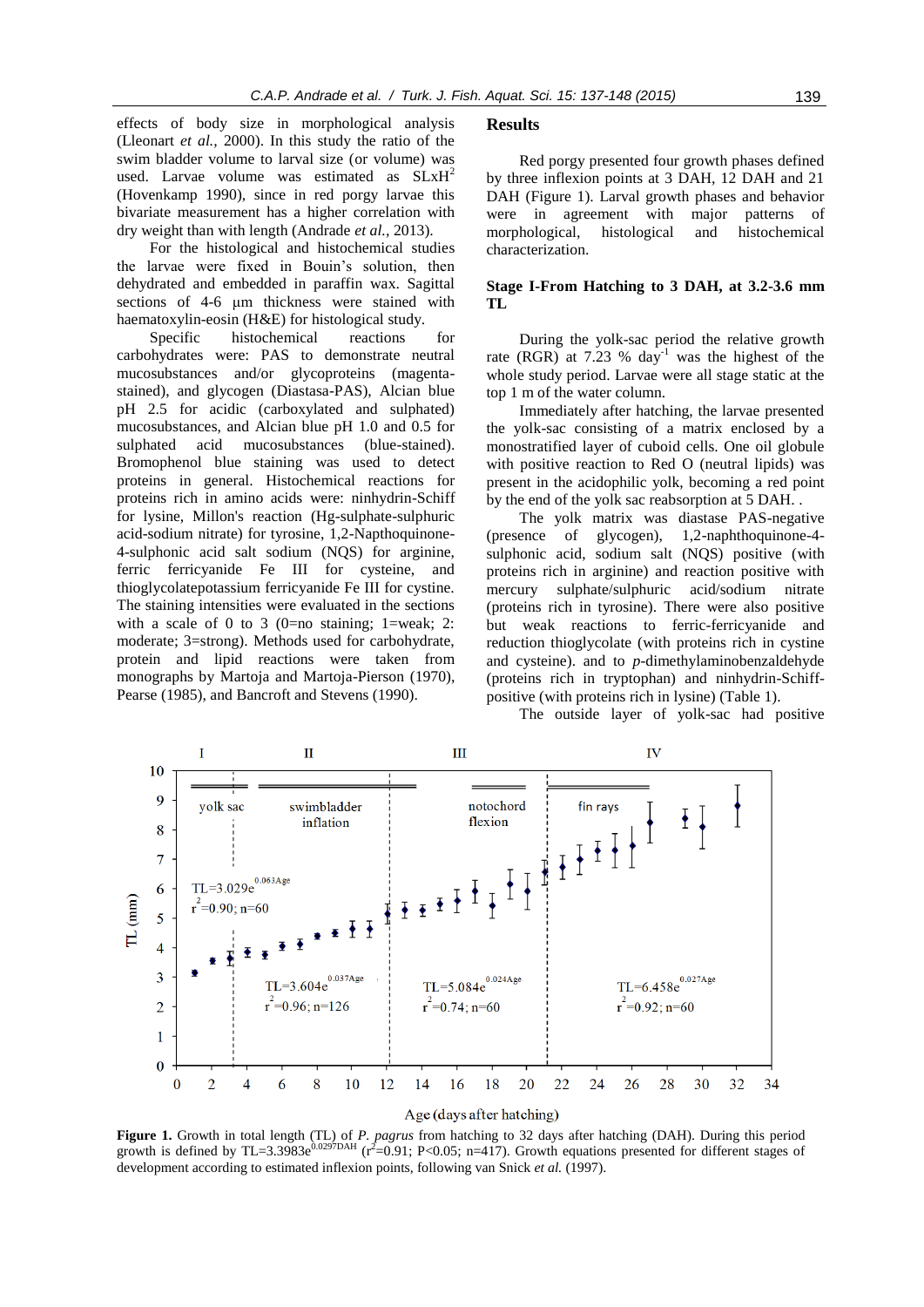reactions to Nile-blue, PAS-positive concanavallin A, indicating the presence of phospholipids, neutral mucosubstances and glycoproteins, respectively. A granular acidophilic zone was observed between the yolk sac and larval body with affinity to orange G and light green that are precursor cells of liver and a basophilic zone, with precursor cells of pancreas.

Primordial gills are detected at 2 DAH (Figure 2) at the time the posterior part of digestive tube opened, forming the anus. By the third day after hatching the digestive tract presented an increase in length and folding. Simultaneously, the digestive tract becomes differentiated in 4 segments: esophagus, anterior intestine, intermediate and posterior intestine

(Figure 3). The primordial swim bladder initiated differentiation from the dorsal wall of the digestive tube (Table 2).

## **Stage II - From 4 DAH to 12 DAH, at >3.6-5.0 mm TL**

Larval growth was almost inexistent during the first 5 DAH. Still, the average value of RGR for stage II was 4.34 % day<sup>-1</sup>.

Larvae were active and began external feeding. One of the most obvious morphological events at this phase was the swim bladder development and inflation. By 8 DAH at 4.2 mm TL, about 92% of the

**Table 1.** Histochemical distribution of proteins, carbohydrates and lipids of *Pagrus pagrus* larvae development. The values separated by "-" represent the variation of the color intensity observed in the structures during the first month of larval life.

|                           | Yolk sac/<br>Oil globule | Liver          | Pancreas       | <b>Brush</b><br>border | Esophagus<br>epithelium | Intestine<br>epithelium |              | Mucous cells |           |
|---------------------------|--------------------------|----------------|----------------|------------------------|-------------------------|-------------------------|--------------|--------------|-----------|
|                           |                          |                |                |                        |                         | Anterior                | Posterior    | Esophagus    | Intestine |
| Proteins in general       | $\overline{2}$           | $\overline{c}$ | 3              | $2 - 3$                |                         | $2 - 3$                 | $2 - 3$      | $0 - 1$      | $0 - 1$   |
| Proteins rich in          | $0 - 1$                  |                |                |                        | $0 - 1$                 |                         | 1            | $\theta$     | $\theta$  |
| tryptophan                |                          |                |                |                        |                         |                         |              |              |           |
| Proteins rich in tyrosine | $\overline{2}$           | 2              | 3              | $1 - 3$                | $1 - 2$                 | $1 - 2$                 | $1-2$        | $0 - 2$      | $\Omega$  |
| Proteins rich in arginine | $\overline{c}$           |                | $\overline{c}$ | $1 - 2$                | $1 - 2$                 | $1 - 2$                 | $1 - 2$      | $0 - 2$      |           |
| Proteins rich in lysine   | $0-1$                    |                | $\overline{c}$ | $1 - 2$                | $1 - 2$                 | $1 - 2$                 | $1 - 2$      | $1 - 2$      | $\Omega$  |
| Cysteine residues         | $0-1$                    |                |                |                        |                         |                         |              | $0 - 3$      | $0 - 3$   |
| Cystine residues          | $0-1$                    |                |                |                        |                         |                         |              | $0 - 1$      | $0 - 3$   |
| Neutral mucosubstances    | $0-1$                    | 0              |                |                        | $0-1$                   | $0-1$                   | $0-1$        | $1 - 3$      | $0 - 2$   |
| Carboxylated              | $0 - 1$                  |                |                | $\mathfrak{D}$         | $0-1$                   | $0 - 1$                 | $0 - 1$      | $1 - 3$      | $0 - 3$   |
| mucosubstan.              |                          |                |                |                        |                         |                         |              |              |           |
| Sulphated                 | 2                        |                |                | $2 - 3$                | $0-1$                   | $0-1$                   | $0-1$        | $0 - 3$      | $0 - 3$   |
| mucosubstances            |                          |                |                |                        |                         |                         |              |              |           |
| Glycogen                  | $0-1$                    |                | $\mathbf{0}$   | $\Omega$               | $\Omega$                | 0                       | $\mathbf{0}$ | $\Omega$     | $\Omega$  |
| Neutral lipids            | $0 - 2$                  |                | $\overline{2}$ | $1 - 2$                | $2 - 3$                 | 2                       | 3            | $0 - 3$      | $0 - 3$   |
| Neutral and acid lipids   | $0 - 2$                  | $2 - 3$        | 3              | 3                      | $2 - 3$                 | $2 - 3$                 | $2 - 3$      | $0 - 1$      | $0 - 1$   |



**Figure 2.** Branchial archs of *Pagrus pagrus* larvae at 3 days after hatching (H&E). Scale bar 10 µm.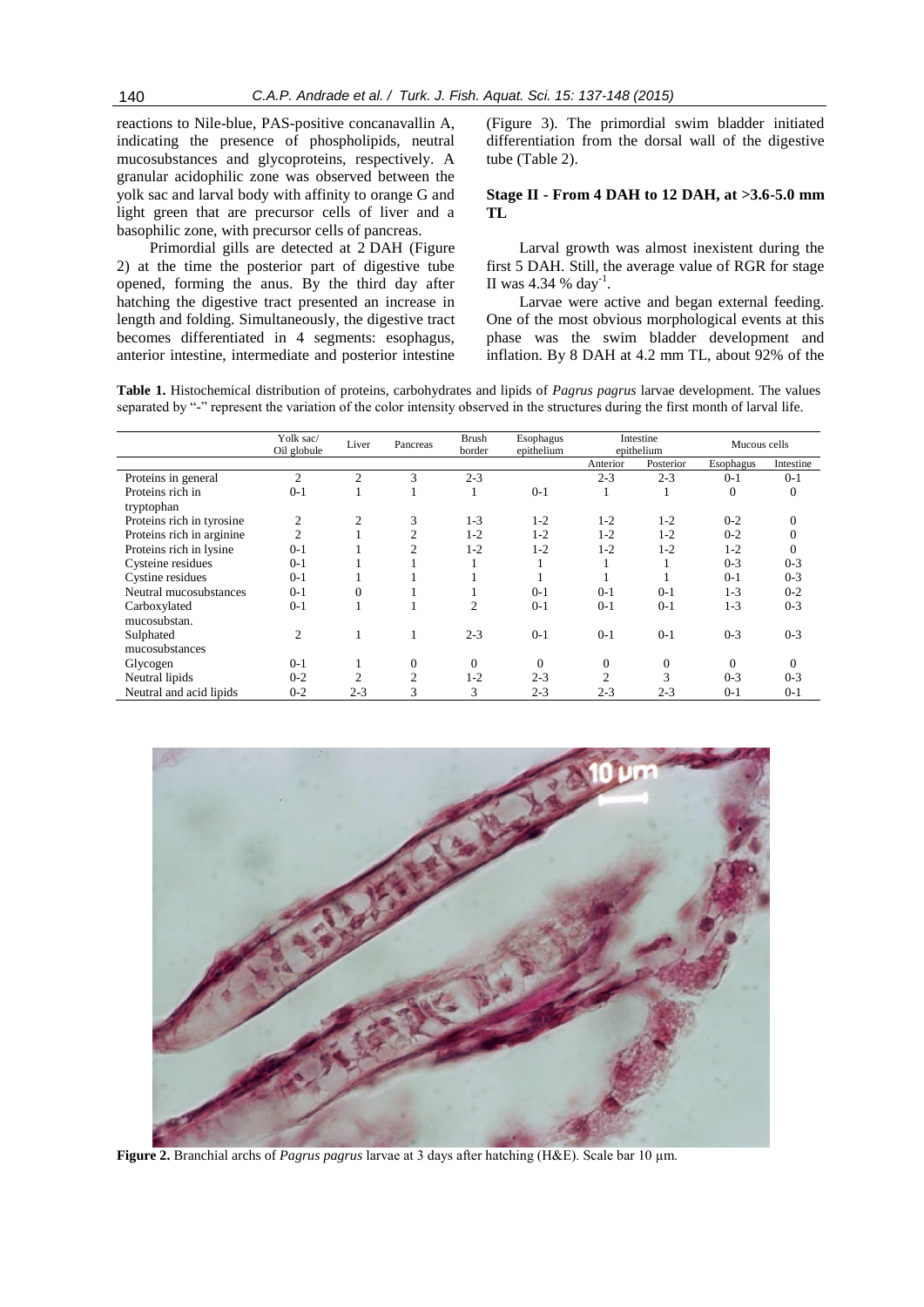

**Figure 3.** Histological appearance of the digestive tract in red porgy larvae from hatching (a) to 3 days after hatching (b) (H&E). Scale bars 50  $\mu$ m (a) and 25  $\mu$ m (b); N = notochord; DT = digestive tract; YS = yolk sac; AI = anterior intestine; II  $=$  intermediate intestine; PI = posterior intestine; A = anus.

**Table 2.** Histochemical distribution of proteins, carbohydrates and lipids of *Pagrus pagrus* swim bladder. The values separated by "-" represent the variation of the color intensity observed in the structures during the first month of larval life

|                             | Gas Gland | Rete mirabile | Epithelial layer |
|-----------------------------|-----------|---------------|------------------|
| Proteins in general         |           |               |                  |
| Proteins rich in tryptophan |           |               |                  |
| Proteins rich in tyrosine   |           |               |                  |
| Proteins rich in arginine.  |           |               |                  |
| Proteins rich in lysine     |           |               |                  |
| Cysteine residues           |           |               |                  |
| Cystine residues            |           |               |                  |
| Neutral mucosubstances      |           |               |                  |
| Carboxylated mucosubstances |           |               |                  |
| Sulphated mucosubstances    |           |               |                  |
| Glycogen                    |           |               |                  |
| Neutral Lipids              |           |               |                  |

larvae had initiated swim bladder inflation (Table 3). Between 8 and 11 DAH (4.2-4.6 mm TL) the swim bladder volume had the most considerable increment, reaching 3.4 times the previous relative size. During this period, while larval body volume had a considerable geometric increment, TL had a low linear increase.

This was a stage of major changes at the histological and at histochemical level. Although most larvae opened mouth at 3 DAH, the dissection of the

digestive tube revealed that only a few had ingested rotifers. A diminished yolk-sac was still visible at 5 DAH. The eyes attained a larger size at 4 DAH, while at the tissue level there were an increasing number of cone cells. The first pharyngeal and mandibular teeth were apparent at 4 DAH.

The first digestive mucous cells were detected containing neutral and/or acid mucosubstances (Table 1). Until 9 DAH (about 4.5 mm TL) stronger reaction was observed at the esophagus. At this larval age the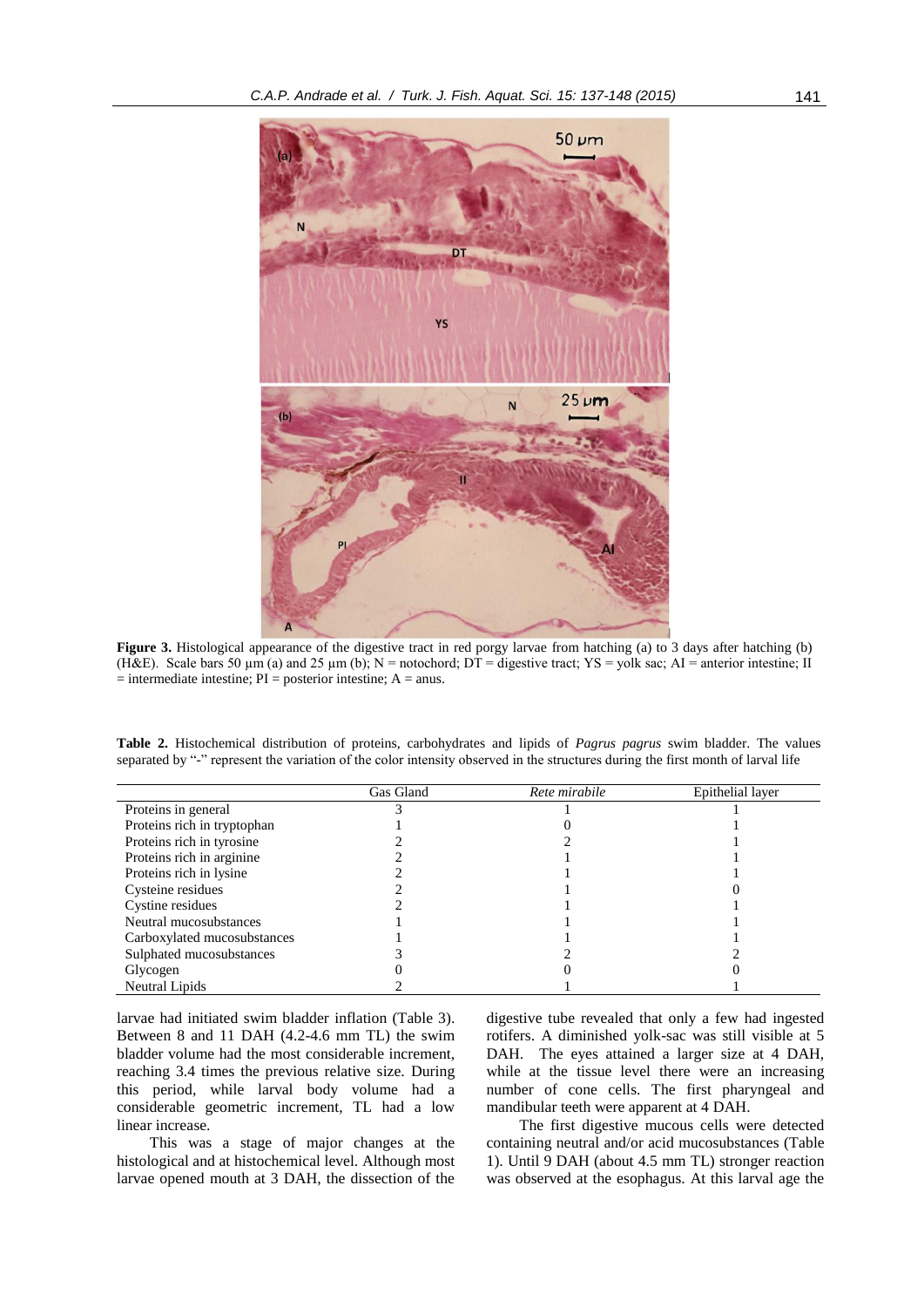|                                                     |                 |                 | DAH             |                  |                  |
|-----------------------------------------------------|-----------------|-----------------|-----------------|------------------|------------------|
|                                                     | 5               | 8               | 11              | 14               | 17               |
|                                                     | $(n=12)$        | $(n=14)$        | $(n=14)$        | $(n=14)$         | $(n=14)$         |
| Larvae size                                         |                 |                 |                 |                  |                  |
| $TL$ (mm $\pm$ s.d.)                                | $3.67\pm0.14$   | $4.40\pm0.10$   | $4.64\pm0.28$   | $5.27 \pm 0.20$  | $5.92 \pm 0.38$  |
| Volume $(mm^3\pm s.d.)$                             | $0.81 \pm 0.04$ | $1.67 \pm 0.50$ | $4.29 \pm 0.54$ | $7.86 \pm 2.40$  | $10.43 \pm 3.38$ |
| Swim bladder                                        |                 |                 |                 |                  |                  |
| % larvae inflated                                   | 33              | 92              | 100             | 100              | 100              |
| Volume $(10^{-3} \text{ mm}^3 \pm \text{s.d.})$     | $0.26 \pm 0.11$ | $0.66 \pm 0.06$ | $6.36 \pm 3.03$ | $17.22 \pm 5.20$ | $29.94 \pm 5.48$ |
| Swim bladder / larvae size<br>(volumes; $10^{-3}$ ) | $0.32 \pm 0.13$ | $0.42 \pm 0.14$ | $1.44 \pm 0.59$ | $2.23 \pm 0.41$  | $3.02 \pm 0.83$  |

**Table 3.** *Pagrus pagrus* larvae size in total length ( $mm\pm s.d.$ ) and volume ( $mm\overline{3}\pm s.d.$ ), swim bladder volume ( $mm\overline{3}\pm s.d.$ ) and ratio swim bladder to larvae volumes, from 5 to 17 days after hatching (DAH)

epithelium of the anterior intestine contained proteins rich in lisine (stained positive with ninhydrin-Schiff) and there was an increase of proteins rich in tyrosine (stained positive with mercury sulphate/sulphuric acid/sodium nitrate). Reaction to protein rich lysine decreased at 30 DAH, about 8 mm TL.

In regard to the associated organs of the digestive system, by 4 DAH the presence of glycogen (stained with PAS, Diastasa-PAS) and neutral and acidic lipids (stained by Nilo Blue) was evidenced in the liver, whereas proteins, stained by bromophenol blue were more intense in exocrine pancreas. The gall bladder was functional at this age.

#### **Stage III-From 13 to 21 DAH, >5.0-6.4 mm TL**

Larval TL growth was the lowest registered during this study resulting in a RGR of  $1.55\%$  day<sup>-1</sup>.

By 14 DAH (5.4 mm TL) conspicuous larger size larvae moved deeper (2-2.5 m) and stayed along the tank wall, leaving the top water layer (1 m) where the majority of the population resided. Aggressive behavior including fin nipping characterized larvae behavior at 17-19 DAH. With notochord flexion at 17-20 DAH to the end of this developmental stage larvae become lethargic presenting low feeding activity.

Notochord flexion was one the most obvious morphological differentiations at this stage, occurring from 17 to 20 DAH within a TL range of 5.7-6.0 mm. At this stage most organs exhibited an increase in tissue structure and number (Figure 4). At the histological level the occurrence of gastric glands at 19 DAH was the most relevant event.

#### **Stage IV-From 22 to 33 DAH, >6.4 mm TL**

The RGR for this period was  $3.62 \text{ %day}^{-1}$  and larvae presented high size heterogeneity.

Larvae behavior was characterized by a sudden increase in swimming activity and food consumption from 25-26 DAH, exhibiting about 2-3 fold the *Artemia* consumed in previous period. Cannibalism with full engulfment of prey occurred from 28 DAH (about 8.2 mm TL) onwards. Smaller larvae tended to

aggregate at the margins of the tank. From 21 to 27 DAH, the finfold gives place to pairs of fin rays.

In the forthcoming stomach area the intestinal mucosa evidenced an increase of folding and the number of gastric glands. In the posterior intestine supranuclear vacuoles rich in proteins, carbohydrates (including glycogen) and particularly lipids were observed from an early stage, increasing in number and becoming abundant by 30 DAH (Table 1).

#### **Discussion**

# **Larval Growth in Mesocosm and Development of the Digestive System**

Larval growth in TL in this study was comparable to that previously reported for semiintensive mesocosm and intensive rearing methodologies by Roo *et al.* (2010), despite the warmer (+1<sup>o</sup>C) rearing water mean temperature. Larvae were 5.5 % and 16.3 % bigger in TL mean sizes, respectively, at 20 DAH and 30 DAH when compared to values for *P. pagrus* reported by Darias *et al.* (2007) at similar temperatures, under intensive rearing (Table 4).

Red porgy growth patterns reflected the differential growth of body parts, which is a function of the organ and tissue development, and the nutrients and energy allocated for growth.

At yolk-sac stage larvae experienced the fastest growth of the several developmental phases. Newly hatched red porgy larvae presented undifferentiated gut and accessory organs. Larvae relied on the yolk sac reserves rich in proteins, neutral and acidic lipids and carbohydrates to fulfill their energy and nutrient requirements.

At the start of the exogenous feeding,  $2<sup>nd</sup>$  stage of development, growth was almost nil until 5 DAH where larvae were consuming their endogenous reserves. Once a significant part of the population succeeds in catching, ingesting and digesting prey, growth was promoted for the first time (Yúfera and Darias 2007).

The differentiation of the gut occurred at 3 - 4 DAH, being concomitant with the mouth and anus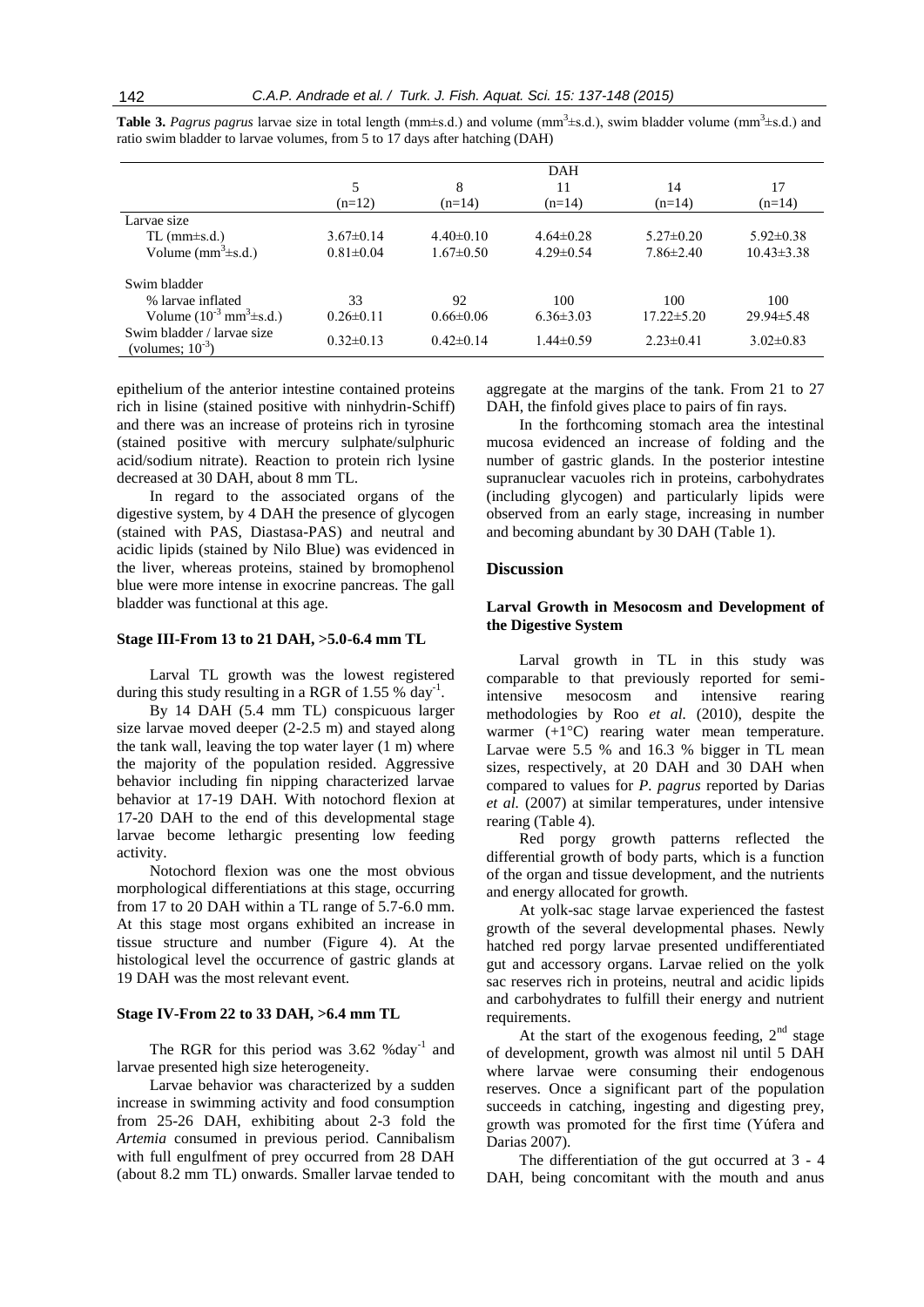

**Figure 4.** Digestive tract of *Pagrus pagrus* larvae at 22 days after hatching. Tooth (arrow) and mucous cells ( ) at buccal cavity (H&E) (a). Stomach, anterior intestine and accessory digestive organs (Bromophenol Blue) (b). Scale bars 25µm; S = stomach; L = liver; P = pancreas; AI = anterior intestine; E = esophagus.

| Table 4. Larval growth and development parameters for <i>Pagrus pagrus</i> from hatching to 30 days after hatching (DAH), in |  |
|------------------------------------------------------------------------------------------------------------------------------|--|
| this study <i>versus</i> intensive culture conditions (Darias et al. 2007)                                                   |  |

| Parameter                                       | Mesocosm                    | Intensive culture |
|-------------------------------------------------|-----------------------------|-------------------|
| Growth rate $(\%$ TL day <sup>-1</sup> )        | 2.97                        | 2.59              |
| Length at transformation to juvenile (mm - DAH) | 7.13-25                     | 7.12-30           |
| Mouth and anus opening (DAH)                    | 3                           | 3                 |
| Yolk-sac resorption                             |                             | $3-4$             |
| Swimbladder inflation (DAH)                     | $8 - 14$                    | $12 - 15$         |
|                                                 | $(8-11)$ maximum inflation) |                   |
| Mucous cells (DAH)                              | $6 - 11$                    | $6 - 15$          |
| Gastric glands (DAH)                            | 19                          | 19                |
| Intestinal folding (DAH)                        | 23                          |                   |
| Fin differentiation (DAH)                       | $21 - 27$                   |                   |

opening, and the establishment of exogenous feeding, similarly to that reported for intensive rearing (Roo *et al.,* 1999; Darias *et al.,* 2007). Larvae still presented a tenuous yolk-sac at 5 DAH, whereas in intensive rearing the yolk-sac was adsorbed 3 DAH, at 21.5±0.5 °C (Roo *et al.,* 1999) and 4 DAH, at 19.5±0.5 °C (Darias *et al.,* 2007). A delayed consumption of yolksac reserves for two distinct sparid larvae reared in mesocosm was previously reported by Papandroulakis *et al.* (2004b). Probably, fish larvae require less energy for locomotion in the low hydrodynamics conditions of mesocosm rearing tank compared to intensive culture.

Esophageal epithelium cells developed rapidly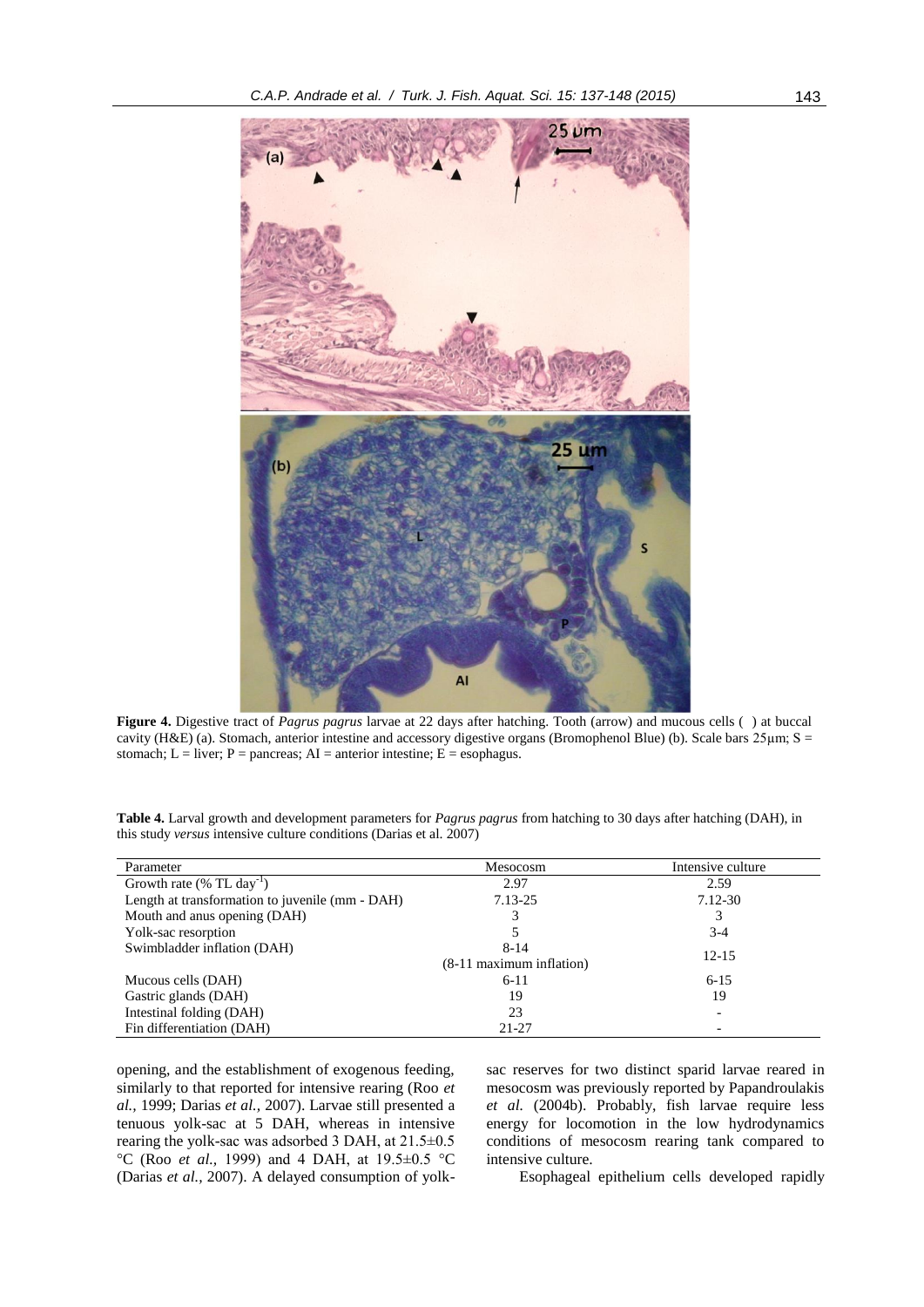with the transition from endogenous to exogenous feeding, producing neutral mucous from 3 DAH. These secreted mucins were suggested to protect the mucosa against bacteria and physical or chemical damage (Allen 1989).

Larvae had an incipient non-functional stomach at this early stage. They rely mainly on pancreas and intestine for the digestion and absorption of nutrients, with pinocytosis and intracellular digestion as the main mechanisms for protein absorption (Govoni *et al.,* 1986). The high occurrence of protein supranuclear inclusions was indicative of both these processes taking place at the epithelium cells of the posterior intestine. This type of inclusion is also observed in the posterior intestine of *S. aurata* (Sarasquete *et al.,* 1995), of *Pseudosciaena crocea*, a scianid (Mai *et al.,* 2005) and of cod *Gadus morhua* (Kjørsvik *et al.,* 1991). Increased folding of intestinal mucosa will increase absorption area, enhancing the mixing of digestive juices (Grau *et al.,* 1992; Arellano *et al.,* 1999) and nutrient absorption.

Neutral lipid vacuoles observed in the epithelial cells of the mucosa of red porgy from 3 DAH onwards, suggest that the anterior intestine was involved in the absorption and storage of lipids, as previously reported for cod fish larvae by Kjørsvik et al. (1991). Live prey are normally enriched with lipid emulsions to fulfill fish larvae requirements of essential fatty acids, one of most important factors affecting growth, survival, neural tissue development (Izquierdo 1996) and vision (Benítez-Santana *et al.,* 2007). Previous studies have demonstrated that red porgy larvae in particular have high requirements of docosahexaenoic acid at early stages and shortages of this essential fatty acid may originate skeletal anomalies (Roo *et al.,* 2009). Lipid vacuoles were present in hepatocytes from 6-7 DAH, reflecting fish larvae ability to store energy, and their number increased with larval growth/development.

Most larvae initiated swim bladder inflation within 5 and 8 DAH achieving 100 % inflation, similarly to previous reports for this species using intensive rearing methods (Mihelakakis *et al.,* 2001). A peak of swim bladder relative volume increase occurred between 8 and 11 DAH (maximum), four days in advance of that observed by Darias *et al.,* (2007). This allows mesocosm reared larvae at earlier stages to improve locomotion capacity and to increase their ability to capture live feed.

A significant decrease in growth rate and the notochord flexion characterize the  $3<sup>rd</sup>$  phase of larval development. Larvae lethargic behavior towards the end of this phase translates the priority mobilization of energy to the dramatic increase in size and complexity of most body tissues and organs.

The presence of neutral mucosubstances within cells and brush border of anterior and posterior digestive epithelium preceded the development of gastric glands at 20 DAH, Both events occurred about the same larval age reported in intensive culture by Darias *et al.* 2007 (Table 4). The mucosubstances' most important role is to protect the digestive mucosa from the hydrochloric acid and enzyme secretions to be produced by gastric glands (Hachero-Cruzado *et al.,* 2009).

A slight inflection in larvae TL growth characterizes the final  $(4<sup>th</sup>)$  phase of larval development. Larvae evolve towards the external morphology of a juvenile fish, particularly with fin ray differentiation occurring from 21 to 27 DAH, 6.5 to 8.2 mm. In intensive culture conditions at mean temperature 1-2ºC higher than in this study, the transformation is reported to occur between 23 to 32 DAH, about 8.57 to 10.28 mm TL (Mihelakakis *et al.,* 2001).

Stomach gastric glands increased in number until the end of this study (30 DAH). Based on the morphological development of gastric glands and the detection of pepsinogen expression at this age, Darias et al. (2007) considered that larvae acquire the acid digestion mode and suggested the introduction of *Artemia* in larval diet.

In our trial, 25-26 DAH (about 7.3 mm TL) larvae presented a sharp rise in *Artemia* consumption, followed by cannibalism of conspecific larvae from 28 DAH (8.2 mm TL). Although the choice for larger prey may be related to larval size, the apparent full digestion of both *Artemia* and larvae suggest the onset of acidic digestion.

Supranuclear vacuoles were abundant in the enterocytes of posterior intestine until the end of this larval stage. Lipids seemed to be absorbed mainly by the posterior intestine, similarly as described for turbot *Scophthalmus maximus* (Koven *et al.,* 1994), for Senegal sole *Solea senegalensis* (Morais *et al.,* 2006) and brill *Scophtalmus rhombus* (Hachero-Cruzado *et al.,* 2009). In *S. aurata* larvae the supranuclear vacuoles observed are of protein nature (González de Canales García *et al.,* 1997). The abovementioned physiological changes occurred with a concomitant increment of body reserves (glycogen and neutral lipids) at liver level.

# **Setting of Development Priorities in Red Porgy Larvae**

The acquisition of an acidic mode of digestion by 30 DAH red porgy larvae marks the transformation to juvenile stage (Darias *et al.,* 2007). This enhances fish larvae digestive capacity and broadens the type of food larvae are able to digest. This might explain the increasing consumption and full digestion of *Artemia*, as well as the occurrence of cannibalism by larger and juvenile-like fish at late 4<sup>th</sup> developmental phase.

In red porgy larvae the digestive system maturation is a long transitional period (from 19-20 to about 30 DAH) and arguably occurring later in their ontogeny than in most other sparids (review by Yúfera *et al.,* 2011). Considering that fish larvae growth and developmental patterns are set according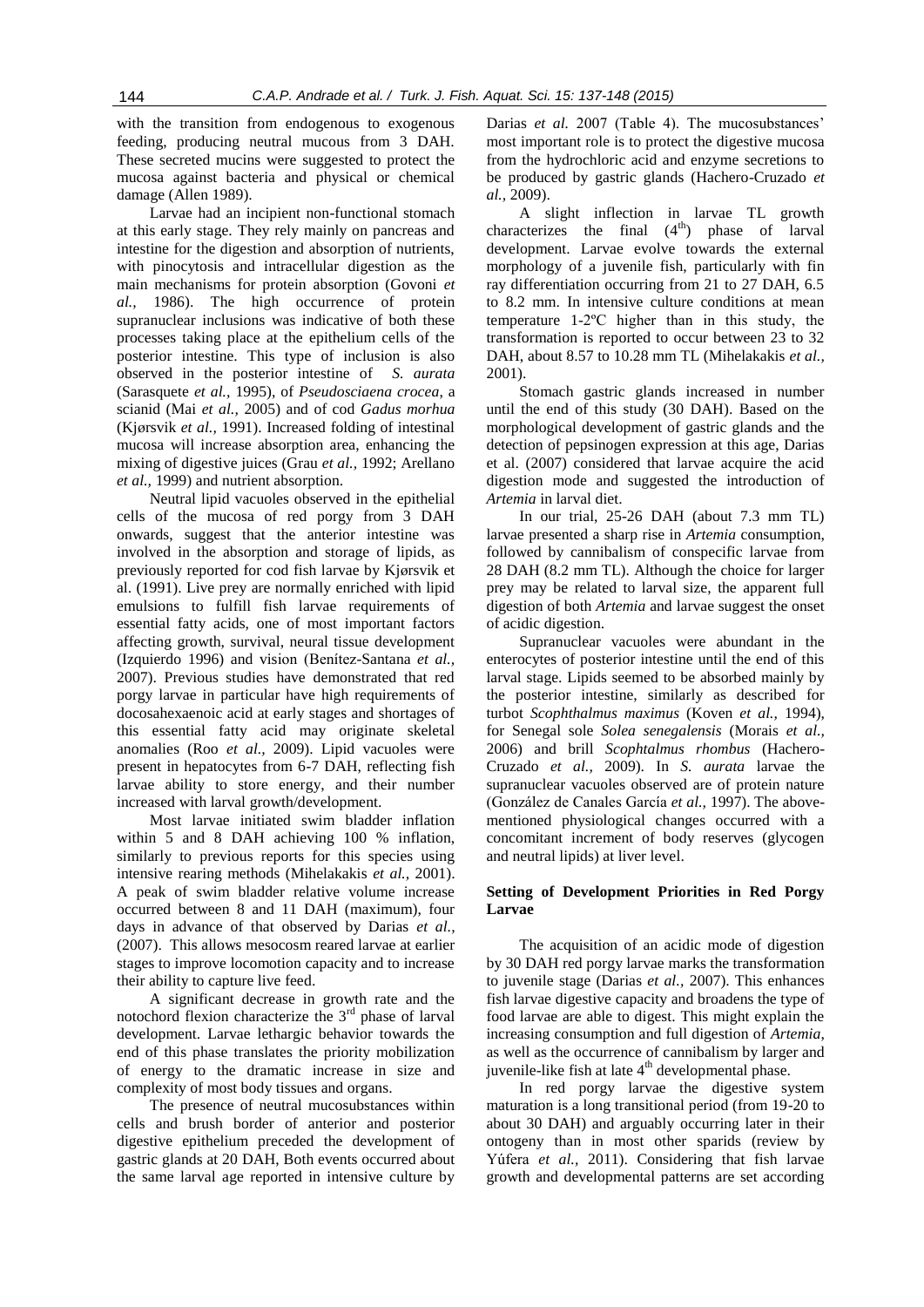to priority functions and prepare them for future needs (Osse *et al.,* 1997ab), red porgy larvae will have to establish a sequence of developmental and behavior patterns to cope with the high energy demands from metamorphosis, evidenced by a slow growth rate (stage 4 of development).

At yolk-sac stage, red porgy larvae registered the fastest growth rate in length from the larval period. An elongated body increases the Reynolds number (a ratio between inertial and viscosity forces), diminishing the effects of friction (Müller and Videler 1996; Osse and van den Boogaart 1999). Consequently, energy losses for larvae locomotion will be minimized and swimming performance improved. In fact, Andrade et al. (2011) reported that red porgy larvae at early stages of development, from 3 DAH to 4 DAH, were able to increase by 55% their swimming speed. According to these authors, the simultaneous 20% increase in mouth gape over the same period of time prepares larvae to prey capture.

The most striking feature in the second stage of development is the swim bladder significant increase in volume, to about 1.4 times that of *S. aurata* larvae of same size (Soares, 1994). Improvements in larvae displacement in the water column are expected with ecological relevance, particularly for larvae reared in mesocosm. Larvae will be able to explore the variety of habitats and new foraging areas of the large mesocosm tanks, lowering conspecific competition for food.

Simultaneously, larvae were strengthening their musculature with a noticeable increment of myotomal height, followed by notochord flexion at 17 DAH, towards the end of the 3<sup>rd</sup> stage of development. Both morphological transformations are referred by Blaxter (1988) to increase fish larva swimming performance and provide energy savings. Consequent improvement in prey capture performance may explain cultured red porgy larvae sharp increase of rotifer consumption rates, up to 4 times those of *S. aurata* larvae, from about 14 DAH to 20 DAH (Papandroulakis *et al.,* 2004a).

Finally, regarding the locomotion organs, finfold differentiation to unpaired fins occurred from 21 to 27 DAH (about 6.5-8.2 mm TL). According to Fukuara (1985) fins and musculature raise exponentially the swimming speed of *Pagrus major* larvae. The enhanced swimming capabilities provided by fins will enable larvae to cover a wider area and to improve prey capture efficiencies (Gisbert *et al.,* 2002; Sala *et al.,* 2005). Moreover, from 20 to 30 DAH there is a significant improvement in red porgy larval vision with the rod photoreceptors development (Roo *et al.,* 1999), which is likely to increase prey detection under low light intensity, in concordance with the observation of larvae migration from the surface to the bottom of the tanks.

Red porgy larval digestive system has to adapt to the higher levels of ingested food. Pancreatic enzymes lipase and trypsin, involved in lipid and protein digestion respectively, are reported to have a sharp increase of specific activity between 5-7 mm TL (Suzer *et al.,* 2007), about 12-23 DAH in our study. In addition, the anterior intestine ought to add area for food-enzyme mixing and uptake of nutrients, as it was observed with increasing intestine folding and length by 23 DAH. An increasing number of supranuclear vacuoles rich in carbohydrates, proteins and particularly lipids were observed at the posterior intestine, suggesting a nutrient shift to provide energy for growth.

From early  $4<sup>th</sup>$  stage of development, the liver presented increasing body reserves denoting that larvae have assembled the development steps to succeed in the detection, capture and ingestion of prey, and stored the energy needed for transformation to juvenile.

# **Conclusions**

In advance of a demanding transformation to juvenile stage, red porgy larvae seem to have set a sequence of developmental events to favor the number of captured prey and their assimilation. The larvae only switch to a novel and more efficient digestion after fin development. This is in agreement with a previous suggestion that fish larvae have priorities established in their life history in order to develop swimming and feeding organs to escape predation and starvation (Osse *et al.,* 1997a).

Larval TL growth and ontogenetic development in red porgy reared under mesocosm of semi-intensive methodologies were faster compared to those of larvae from intensive rearing methods. Mesocosmrearing methodologies promoted the delay in the consumption of larval yolk-sac reserves and a precocious swim bladder inflation that may broaden the energy conservation and ecological strategies, and improve larvae performance.

# **Acknowledgements**

This study was partially funded by projects Pargogen (Interreg III B, ERDF, European Union) and Mais Peixe (Interreg III B, ERDF, European Union) and Pelagos (Intervir+, ERDF, European Union). We thank Mr. John Holmes for the English revision of the manuscript.

# **References**

- Allen, A. 1989. Gastrointestinal mucus. In*:* S.G. Schultz, J. G. Forte, B.B. Raumer, (Eds), Handbook of Physiology, Bethesda, MD: American Physiological Society, 359-382 pp.
- Andrade, C.A.P., Abreu, A. Branco, A. Ferreira, N. Nogueira, E. Pinto, P. Silva, D. Teixeira, and Dinis, M.T. 2010. Red porgy, *Pagrus pagrus*, L. (PISCES: SPARIDAE) larvae culture and live food density under mesocosm culture conditions*.* Boletim do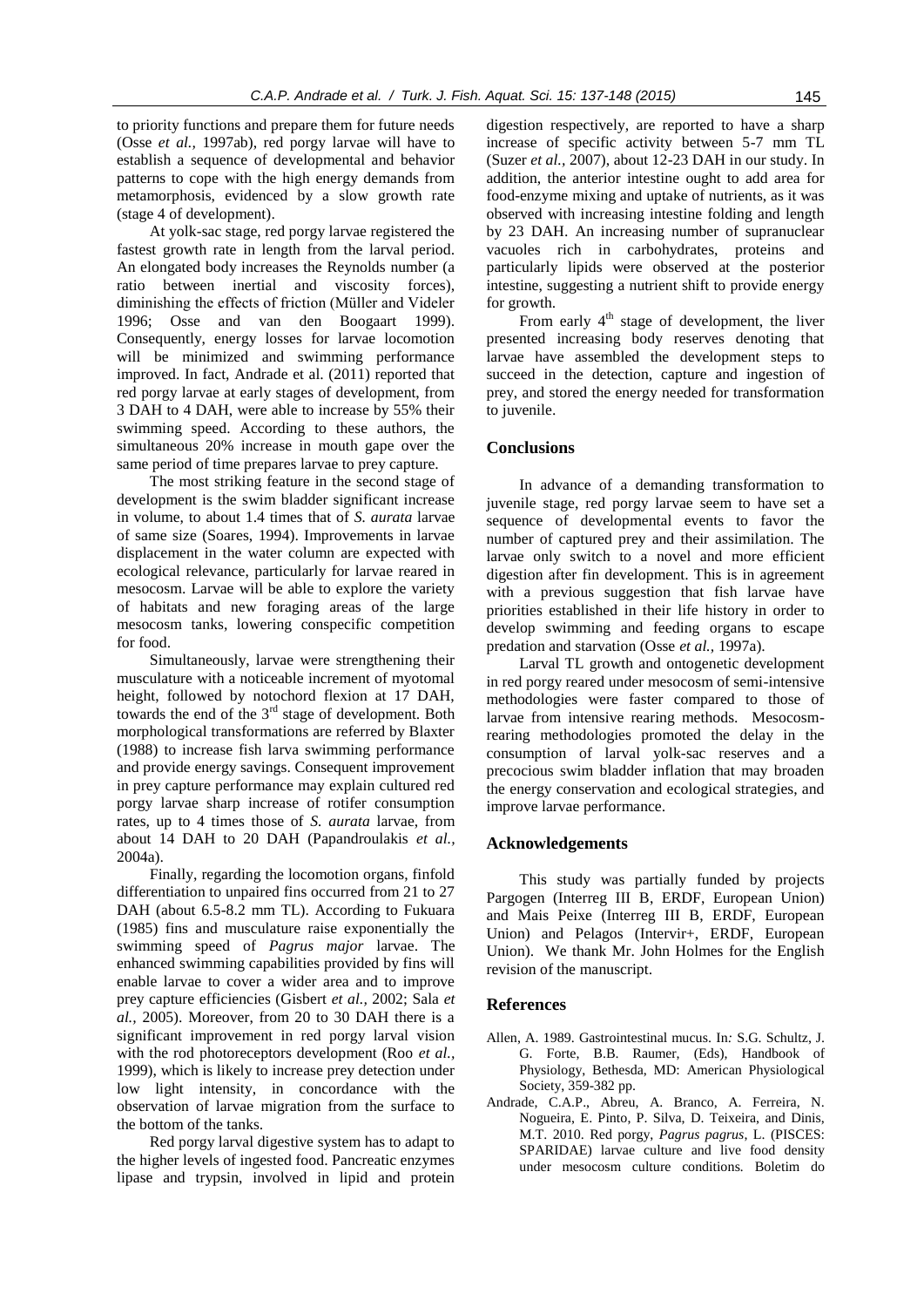Museu Municipal do Funchal, 60(327): 45-56.

Andrade, C.A.P., Brazão, I.P.G., Nogueira, N., Ferreira, M.P.T., Dillinger, T., Dinis, M.T. and Narciso, L. 2011. Red porgy (*Pagrus pagrus*) larval feeding performance and behavior at the onset of exogenous feeding. Journal of Experimental Marine Biology and Ecology, 407: 377-381.

doi: 10.1016/j.jembe.2011.07.034.

- Andrade, C.A.P., Nascimento, F.J.A., Nogueira, N., Pimenta, F., Dinis, M.T. and Narciso, L. 2013. Allometric growth in red porgy *Pagrus pagrus* larvae: developing morphological indices for mesocosm semi-intensive culture. North American Journal of Aquaculture, 75: 42-49. doi: 10.1080/15222055.2012.713894
- Arellano, J., Dinis, M.T. and Sarasquete, C. 1999. Histomorphological and histochemical characteristics of the intestine of the Senegal sole, *Solea senegalensis*. European Jornal of Histochemistry, 43: 121-133. PMID:10439215
- Bancroft, J.D., and Stevens, A. 1990. Theory and Practice of Histological Techniques. Churchill Livingstone, Edimburgh.
- Benítez-Santana, T., Masuda, R., Juárez Carrillo, E., Ganuza, E., Valencia, A., Hernández-Cruz, C.M. and Izquierdo, M.S. 2007. Dietary n-3 HUFA deficiency induces a reduced visual response in gilthead seabream *Sparus aurata* larvae. Aquaculture, 264: 408- 417. doi: 10.1016/j.aquaculture.2006.10.024.
- Blaxter, J.H.S. 1988. Pattern and variety in development. Pages 1-58 In: W. S. Hoar and D. J. Randall, (Eds), Fish Physiology, Vol. XI A, Academic Press, London.
- Cahu, C.L. and Zambonino Infante, J.L. 1994. Early weaning of sea bass (*Dicentrachus labrax*) larvae with a compound diet: effect on digestive enzymes. Comparative Biochemistry and Physiology 109 A (2): 213-222. doi: 10.1016/0300-9629(94)90123-6
- Cahu, C.L., Zambonino Infante, J.L., Corraze, G. and Coves, D. 2000. Dietary lipid levels affect fatty acid composition and hydrolase activities of intestinal brushborder membrane in seabass. Fish Physiology and Biochemistry, 23: 165-172. doi: 10.1023/A:1007807324809.
- Cahu, C.L. and Zambonino Infante, J.L. 2001. Substitution of live food by formulated diets in marine fish larvae. Aquaculture 200: 161-180. doi: 10.1016/S0044- 8486(01)00699-8
- Divanach, P. 2002. Recent developments in the domestication of new Mediterranean species. Pages 35-41 In: B. Basurco, M. Saroglia, (Eds), European Aquaculture Society Special Publication  $N^{\circ}$  32, Seafarming today and tomorrow, Oostende, Belgium.
- Divanach, P. and Kentouri, M. 2000. Hatchery techniques for specific diversification in Mediterranean finfish larviculture. Pages75-87 *in* B. Basurco, editor. Cahier Options Méditerranéenes Vol. 47, Mediterranean Marine Aquaculture Finfish Species Diversification, C.I.H.E.A.M., Zaragoza, Spain.
- Darias, M.J., Murray, H.M., Martinez- Rodriguez, G., Cardenas, S. and Yúfera, M. 2005. Gene expression of pepsinogen during the larval development of red porgy (*Pagrus pagrus*). Aquaculture, 248: 245-252. doi: 10.1016/j.aquaculture.2005.04.044
- Darias, M.J., Ortiz-Delgado, J.B., Sarasquete, C., Martínez-Rodriguez, G. and Yúfera, M. 2007. Larval organogenesis of *Pagrus pagrus* L., 1758 with special

attention to the digestive system development. Histology and Histopathology, 22: 753-768. doi:10.14670/HH-22.753

- Elbal, M.T., García-Hernández, M.P., Lozano, M. T. and Agulleiro, B. 2004. Development of the digestive tract of gilthead sea bream (*Sparus aurata* L.). Light and electron microscopic studies. Aquaculture, 234: 215– 238. doi: 10.1016/j.aquaculture.2003.11.028
- Fukuhara, O. 1985. Functional morphology and behaviour of early life stages of red seabream. Bulletin of the Japanese Society of Scientific Fisheries, 51: 731-743.
- Gatesoupe F.J., Zambonino Infante, J.L., Cahu, C. and Quazuguel, P. 1997. Early weaning of seabass larvae *Dicentrarchus labrax*: the effect on microbiota, with particular attention to iron supply and exoenzymes. Aquaculture, 158: 117-127. doi: 10.1016/S0044- 8486(97)00179-8
- Gisbert, E., Merino, G., Muguet, J.B., Bush, D., Piedrahita, R.H. and Conklin, D.E. 2002. Morphological development and allometric growth patterns in hatchery-reared California halibut larvae. Journal of Fish Biology, 61: 1217-1229. doi: 10.1006/jfbi.2002.2137
- Gisbert, E., Piedrahita, R.H. and Conklin, D.E. 2004. Ontogenetic development of the digestive system in California halibut (*Paralychthys californicus*) with notes on feeding practices. Aquaculture, 232, 455- 470.

doi: 10.1016/S0044-8486(03)00457-5

- Gisbert, E., and Doroshov, S.I. 2006. Allometric growth in green sturgeon larvae. Journal of Applied Ichtyology 22(1): 202-207. doi: 10.1111/j.1439- 0426.2007.00952.x
- Govoni, J.J., Boechlert, G.W. and Watanabe, Y. 1986. The physiology of digestion in fish larvae. Environmental Biology of Fishes 16: 59–77. doi. 10.1007/BF00005160.
- González de Canales García, M.L., Gutiérrez, M., Segner, H. and Sarasquete, C. 1997. Histología, histoquímica y alteraciones patológicas en el desarrollo larvario de dorada *Sparus aurata*, L. y lenguado, *Solea senegalensis*, K. Pages 175-223 In: J.A. Muñoz Cueto, M.L. González de Canales, J.M. Mancera, C. Piñuela and C. Sarasquete, (Eds.), Estado actual y perspectivas en acuicultura: Histofisiología, histopatología y biotoxicología. Servicio de Publicaciones de la Universidad de Cádiz, Spain. In Spanish.
- Grau, A., Crespo, S., Sarasquete, M.C. and González de Canales, M.L. 1992. The digestive tract of the amberjack, *Seriola dumerili* Risso: A light and scanning electron microscope study. Journal of Fish Biology, 41: 287-303. doi: 10.1111/j.1095- 8649.1992.tb02658.x
- Guiffard-Mena, I., Charmantier, G., Grousset, E. and Aujoulat, F. 2006. Digestive tract ontogeny of *Dicentrarchus labrax*: Implication in osmoregulation. Development Growth and Differentiation, 48(3): 139- 151. doi: 10.1111/j.1440-169x.2006.00852.x
- Hachero-Cruzado, I., Ortiz-Delgado, J.B., Borrega, B., Herrera, M., Navas, J.I. and Sarrasquete, C. 2009. Larval organogenesis of flatfish brill *Scophthalmus rhombus* L: Histological and histochemical aspects. Aquaculture, 286: 138-149.

doi: 10.1016/j.aquaculture.2008.09.039.

Hovenkamp, F. 1990. Growth differences in larval plaice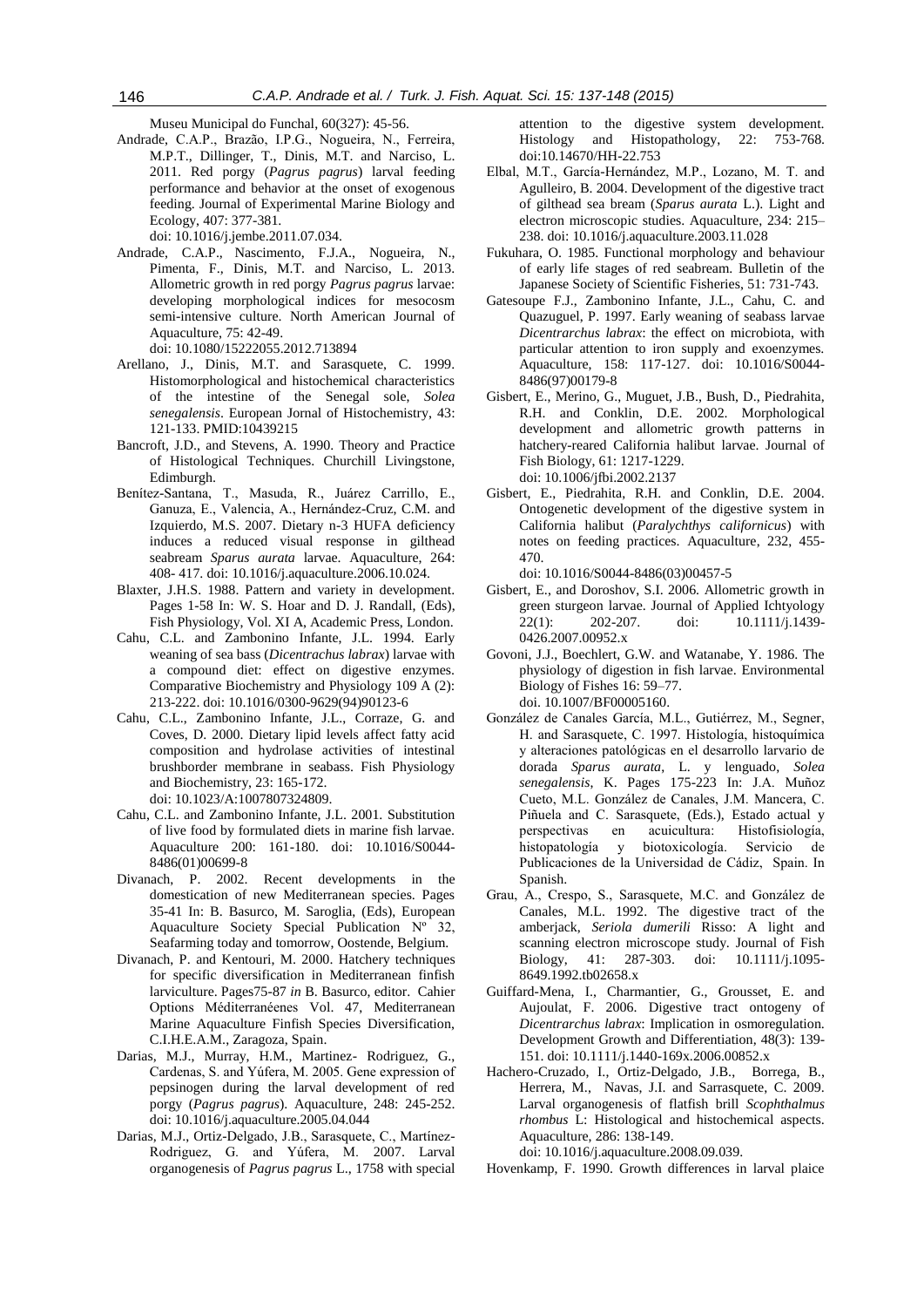*Pleuronectes platessa* in Southern Bight of the North Sea as indicated by otholit increments and RNA/DNA ratios. Marine Ecology Progress Series 58: 205-215.

- Hunter, J.R., and Sanchez, C. 1976. Diel changes in swimbladder inflation of larvae of the northern anchovy, *Engraulix mordax*. Fishery Bulletin, 74 (4): 847-855.
- Izquierdo, M. S. 1996. Essential fatty acids requirements of cultured marine fish larvae. Aquaculture Nutrition 2: 183-191. doi: 10.1111/j.1365-2095.1996.tb00058.x
- Kentouri, M., Pavlides, M., Papandroulakis, N. and Divanach, P. 1995. Culture of the red porgy, *Pagrus pagrus* in Crete. Present knowledge, problems and perspectives. Pages 65-78 *in* M.Valls and H. Akrout, editors. Cahier Options Mediterranéenes Vol. 16, Mediterranean Marine Aquaculture Finfish Species Diversification, C.I.H.E.A.M., Zaragoza, Spain.
- Kjørsvik, E., van der Meeren, T., Kryvi, H., Arnfinnson, J. and Kvenseth, P.G. 1991. Early development of the digestive tract of cod larvae, *Gadus morhua* L., during start-feeding and starvation. Journal of Fish Biology, 38: 1-15. doi: 10.1111/j.1095-8649.1991.tb03086.x
- Kolkovski, S., Ariel, A. and Tandler, A. 1997. Visual and chemical cues stimulate microdiet ingestion in marine sea bream larvae. Aquaculture International 5: 527- 536. doi: 10.1023/A:1018305416501.
- [Koven,](http://www.springerlink.com/content/?Author=W.+M.+Koven) W.M., [Henderson,](http://www.springerlink.com/content/?Author=R.+J.+Henderson) R. J. and [Sargent,](http://www.springerlink.com/content/?Author=J.+R.+Sargent) J.R. 1994. Lipid digestion in turbot (*Scopthalmus maximus*). I. Lipid class and fatty acid composition of digesta from different segments of the digestive tract. [Fish](http://www.springerlink.com/content/0920-1742/)  [Physiology and Biochemis](http://www.springerlink.com/content/0920-1742/)try [13 \(4\)](http://www.springerlink.com/content/0920-1742/13/4/): 275-283. doi: 10.1007/BF00004121.
- Lleonart, J., Salat, J. and Torres, J. 2000. Removing allometric effects of body size in morphological analysis. Journal of Theoretical Biology 205: 85-93. doi: 10.1006/jtbi.2000.2043.
- Mai, K., Yu, H., Duan, Q., Gisbert, E., Zambonino-Infante, J. and Cahu, C.L. 2005. A histological approach of *Pseudosciaena crocea* larvae and juveniles. Journal of Fish Biology 67: 1094-1106.

doi: 10.1016/j.aquaculture.2011.05.014

- Martoja, R. and Martoja-Pierson, M. 1970. Técnicas de Histologia Animal. Toray Masson SA, Barcelona, Spain. In Spanish.
- Mihelakakis, A., Yoshimatsu, T. and Tsolkas, C. 2001. Spawning in captivity and early life history of cultured red porgy, *Pagrus pagrus*. Aquaculture, 199: 333-352. doi. 10.1016/S0044-8486(01)00560-9
- Morais, S., Caballero, M.J., Conceição, L.E.C., Izquierdo, M.S. and Dinis, M.T. 2006. Dietary neutral lipid level and source in Senegalese sole (*Solea senegalensis*) larvae: Effect on growth, lipid metabolism and digestive capacity. Comparative Biochemistry and Physiology 144 B: 57–69. doi: 10.1016/j.cbpb.2006.11.015.
- Moutou, K.A., Panagiotaki, P. and Mamuris, Z. 2004. Effects of salinity on digestive protease activity in the euryhaline sparid *Sparus aurata* L.: A preliminary study. Aquaculture Research 35: 912-914. doi: 10.1111/j.1365-2109.2004.01068.x
- Müller, U. and Videler, J. 1996. Inertia as a "safe harbour": do fish larvae increase length growth to escape viscous drag? Reviews in Fish Biology and Fisheries, 6: 353-360. doi: 10.1007/BF00122586
- Önal, U., Langdon, C. and Çelik, I. 2008. Ontogeny of the digestive tract of larval percula clownfish, *Amphiprion percula* (Lacépède 1802): a histological

perspective. Aquaculture Research, 39: 1077-1086. doi: 10.1111/j.1365-2109.2008.01968.x

- Osse, J.W.M. and van den Boogaart, J.G.M. 1997a. Size of flatfish larvae at transformation, functional demands and historical constraints. Journal of Sea Research, 37: 229-239. doi: 10.1016/S1385-1101(97)00025-7
- Osse, J.W.M., van den Boogaart, J.G M., van Snik G.M J. and van der Sluys, L. 1997b. Priorities during early growth of fish larvae. Aquaculture, 155: 249-258. doi: 10.1016/S0044-8486(97)00126-9
- Osse, J.W.M, and van den Boogaart, J.G.M. 1999. Dynamic morphology of fish larvae, structural implications of friction forces in swimming, feeding and ventilation. Journal of Fish Biology, 55 A: 156-174. doi: 10.1111/j.1095-8649.1999.tb01053.x
- Papandroulakis, N., Kentouri, M. and Divanach, P. 2004a. Biological performance of red porgy (*Pagrus pagrus*) larvae under intensive rearing conditions with the use of an automated feeding system. Aquaculture International, 12: 191-203.

doi: 10.1023/B:AQUI.0000032080.59789.5f.

Papandroulakis, N., Kentouri, M., Maingot, E. and Divanach, P. 2004b. Mesocosms: a reliable technology for larval rearing of *Diplodus puntazzo* and *Diplodus sargus sargus*. Aquaculture International, 12: 345-355.

doi: 10.1023/B:AQUI.0000042134.21211.ab.

- Pearse, A.G.E. 1985. Histochemistry. Theoretical and Applied – Vol. 2 Analytical Technology. Churchill Livingston, New York, p 1055.
- Péres, A., Cahu, C.L., Zambonino-Infante, J.L., Le Gall, M.M. and Quazuguel, P. 1996. Amylase and trypsin responses to intake of dietary carbohydrate and protein depend on the developmental stage in sea bass (*Dicentrarchus labrax)* larvae. Fish Physiology and Biochemistry, 15: 237-242. doi: 10.1007/BF01875574
- Ricker, W.E. 1958. Handbook of computations for biological statistics on fish populations. Bulletin of Fisheries Research Board of Canada 119: 1-300.
- Puvanendran, V., Laurel, B.J. and Brown, J.A. 2008. Cannibalism of Atlantic Cod *Gadus morhua* larvae and juveniles on first week larvae. Aquatic Biology, 2:113-118. doi. 10.3354/ab00044
- Reitan, K.I., Rainuzzo, J.R. and Olsen, Y. 1994. Influence of lipid composition of live feed on growth, survival and pigmentation of turbot larvae. Aquaculture International, 2: 33-48. doi: 10.1007/BF00118531
- Roo, E.J., Socorro, J., Izquierdo, M.S., Caballero, M.J., Hernández-Cruz, C.M., Fernández, A. and Fernández-Palacios, H. 1999. Development of red porgy *Pagrus pagrus* visual system in relation with changes in the digestive tract and larval feeding habits. Aquaculture 179: 499-512. doi: 10.1016/S0044-8486(99)00183-0.
- Roo, E.J., Hernández-Cruz, C.M., Socorro, J.A., Fernández-Palacios, H., Montero, D. and Izquierdo, M.S. 2009. Effect of DHA content in rotifers on the occurrence of skeletal deformities in red porgy *Pagrus pagrus* (Linnaeus, 1758). Aquaculture, 287, 84-93. doi: 10.1016/j.aquaculture.2008.10.010.
- Roo, E.J., Hernández-Cruz, C.M., Socorro, J.A., Fernández-Palacios, H. and Izquierdo, M.S. 2010. Advances in rearing techniques of red porgy *Pagrus pagrus,* (Linnaeus, 1758): comparison between intensive and semi-intensive larval rearing systems. Aquaculture Research, 41, 433-449. doi: 10.1111/j.1365- 2109.2009.02244.x